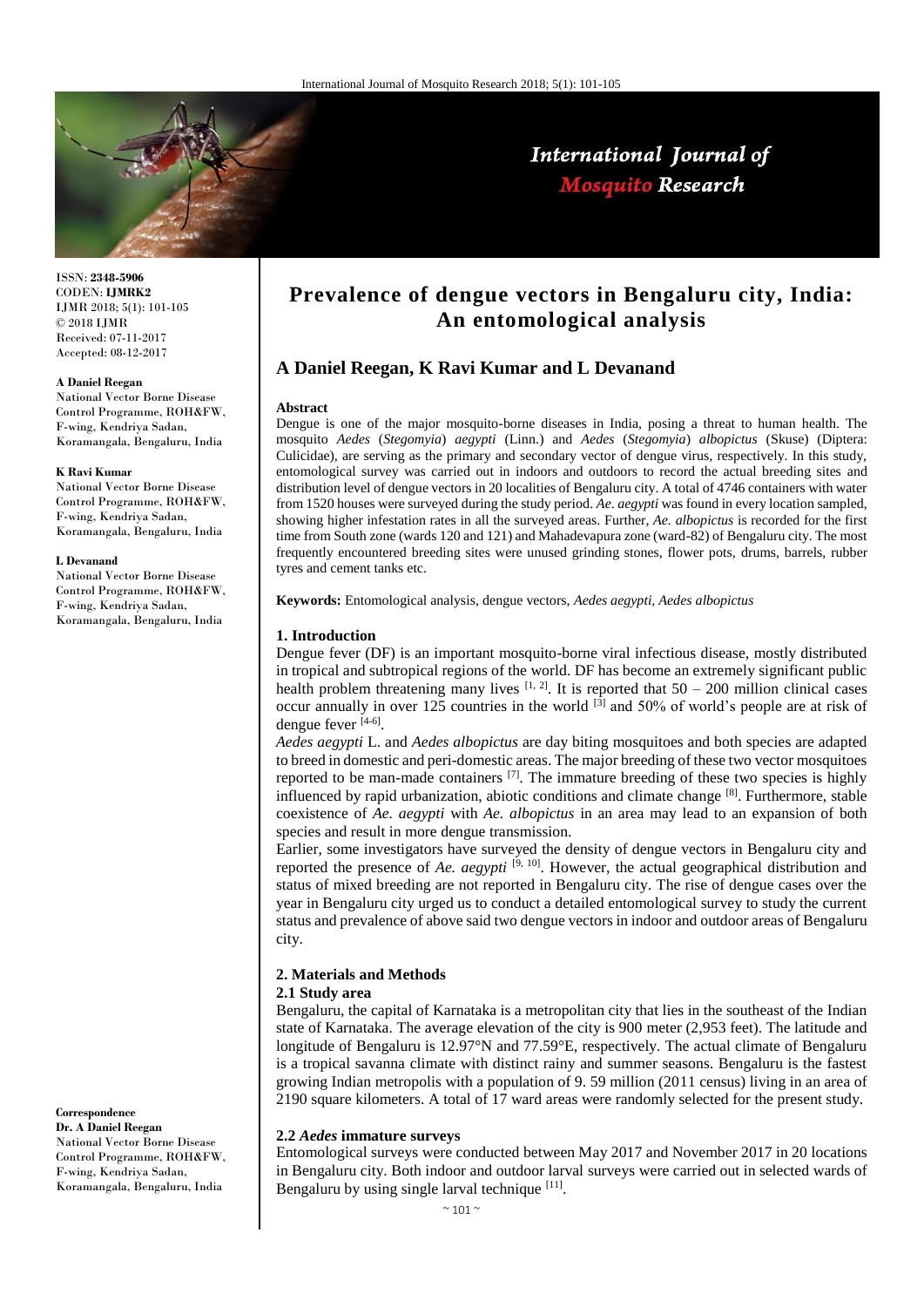The collected larvae and pupae were transported to the laboratory on the same day.

#### **2.3 Entomological indices**

Entomological indices, namely, House index (HI), Container index (CI), and Breteau index (BI) were calculated from the field data after the survey using the following formulae.

| House index (HI)     | Number of houses positive.<br>with <i>Aedes</i> larvae or pupae<br>Total number of houses<br>searched                         | $\times$ 100 |
|----------------------|-------------------------------------------------------------------------------------------------------------------------------|--------------|
| Container index (CI) | Number of wet containers<br>found positive with <i>Aedes</i><br>larvae or pupae<br>Total number of wet<br>containers searched | $\times 100$ |
| Breteau index (BI)   | Number of wet containers<br>found positive<br>Total number of houses<br>searched                                              | $\times$ 100 |

#### **2.4 Mosquito species identification**

The collected larvae and pupae were reared at the laboratory, then identified to species level and counted. The larvae were fed with grinded powder of dog biscuits and yeast (60:40 ratio). The emerged adults were sacrificed without giving any food and they were identified to species with the morphological characters as reported in the literature [12].

#### **2.5 Statistical analysis**

The statistical analysis was carried out using excel spreadsheet.

## **3. Results**

#### **3.1** *Aedes* **indices**

In the present study, the calculated indices were high in the surveyed areas of Bengaluru (Table 1). Among the 20 places surveyed, ward-96 showed highest Breteau index of 78.43. Followed by, ward-120 recorded Breteau index of 62.74 and ward-2 recorded Breteau index of 61.33. The highest house index of 52.94 was recorded in the ward-120 of Bengaluru. The highest container index of 24.08 was recorded in the ward-2 of Bengaluru. The highest pupal index of 32.0 was recorded in the ward-117 of Bengaluru (Table 1).

| <b>Table 1:</b> Detail on <i>Aedes</i> immature collection and their indices |  |
|------------------------------------------------------------------------------|--|
|------------------------------------------------------------------------------|--|

| S. No | <b>Surveyed</b><br><b>District</b> | Area/<br>Ward<br>No. | <b>Month</b> and<br>vear of<br>collection | Number of<br>collected | No. of houses<br>larvae / pupae   found positive /<br>searched | House<br><b>Index</b><br>(HI) | No. of container<br>found positive /<br>searched | <b>Container</b><br>Index (CI) | <b>Pupal</b><br><b>Index</b><br>(PI) | <b>Breteau</b><br>Index(BI) |
|-------|------------------------------------|----------------------|-------------------------------------------|------------------------|----------------------------------------------------------------|-------------------------------|--------------------------------------------------|--------------------------------|--------------------------------------|-----------------------------|
| 1.    |                                    |                      | 07.07.17                                  | 41/08                  | 13/75                                                          | 17.33                         | 23/152                                           | 15.13                          | 10.66                                | 30.66                       |
| 2.    |                                    | $\overline{2}$       | 18-07-17                                  | 54/07                  | 26/75                                                          | 34.66                         | 46/191                                           | 24.08                          | 9.33                                 | 61.33                       |
| 3.    |                                    | 8                    | 25.07.17                                  | 82/07                  | 16/78                                                          | 20.51                         | 18/136                                           | 13.25                          | 8.97                                 | 23.07                       |
| 4.    |                                    | 66                   | 27.09.17                                  | 59/15                  | 16/75                                                          | 21.33                         | 20/389                                           | 5.14                           | 20.0                                 | 26.66                       |
| 5.    |                                    | 117                  | 10.10.17                                  | 73/24                  | 26/75                                                          | 34.66                         | 40/190                                           | 21.05                          | 32.0                                 | 53.33                       |
| 6.    |                                    | 116                  | 23.10.17                                  | 68/18                  | 27/79                                                          | 34.17                         | 39/281                                           | 13.87                          | 22.78                                | 49.36                       |
| 7.    |                                    | 120                  | 08.08.17                                  | 106/11                 | 54/102                                                         | 52.94                         | 64/373                                           | 17.15                          | 10.78                                | 62.74                       |
| 8.    |                                    | 109                  | 10.08.17                                  | 24/01                  | 5/65                                                           | 7.69                          | 5/131                                            | 3.81                           | 1.53                                 | 7.69                        |
| 9.    |                                    | 122                  | 01.08.17                                  | 36/03                  | 13/89                                                          | 14.60                         | 16/294                                           | 5.44                           | 3.37                                 | 17.97                       |
| 10.   |                                    | 121                  | 03.08.17                                  | 39/15                  | 25/80                                                          | 31.25                         | 37/187                                           | 19.78                          | 18.75                                | 46.25                       |
| 11.   | Bengaluru                          | 123                  | 13.09.17                                  | 73/09                  | 20/75                                                          | 26.66                         | 26/268                                           | 9.70                           | 12.0                                 | 34.66                       |
| 12.   |                                    | 96                   | 19.06.17                                  | 42/05                  | 19/51                                                          | 37.25                         | 40/192                                           | 20.83                          | 9.80                                 | 78.43                       |
| 13.   |                                    | 95                   | 20.07.17                                  | 18/03                  | 08/57                                                          | 14.03                         | 13/114                                           | 11.40                          | 5.26                                 | 22.80                       |
| 14.   |                                    | 45                   | 14.06.17                                  | 69/05                  | 24/61                                                          | 39.34                         | 25/164                                           | 15.24                          | 8.19                                 | 40.98                       |
| 15.   |                                    | 17                   | 14.06.17                                  | 53/12                  | 17/67                                                          | 25.37                         | 19/162                                           | 11.72                          | 17.91                                | 28.35                       |
| 16.   |                                    | 134                  | 17.10.17                                  | 59/18                  | 21/91                                                          | 23.07                         | 27/209                                           | 12.91                          | 30.76                                | 29.67                       |
| 17.   |                                    | 132                  | 03.11.17                                  | 15/18                  | 7/82                                                           | 8.53                          | 7/301                                            | 2.32                           | 21.95                                | 8.53                        |
| 18.   |                                    | 82                   | 08.11.17                                  | 27/2                   | 14/78                                                          | 17.94                         | 22/240                                           | 9.16                           | 2.56                                 | 28.20                       |
| 19.   |                                    | 57                   | 10.11.17                                  | 34/7                   | 19/75                                                          | 25.33                         | 23/405                                           | 5.67                           | 9.33                                 | 30.66                       |
| 20.   |                                    | 58                   | 21.11.17                                  | 24/10                  | 23/90                                                          | 25.55                         | 31/367                                           | 8.44                           | 11.11                                | 34.44                       |

## **3.2 Proportion of immature collection in indoor and outdoor**

Table 2 shows the total number of larvae and pupae collected from indoor and outdoor areas. A total of 823 *Ae. aegypti* and 367 *Ae. albopictus* immature were recorded from the field survey. All the immature collected from indoors ( $no = 185$ ) were found to be *Ae. aegypti*. In outdoor areas, 638 *Ae. aegypti* and 367 *Ae. albopictus* immature were recorded. A non-vector *Ae. vittatus* (no = 4) was recorded only in outdoor areas.

#### **3.3 Proportion of shared habitats in indoor and outdoor**

Table 2 shows the percentage of habitats shared between *Ae. aegypti* and *Ae. albopictus* collected from indoor and outdoor containers. The habitat sharing was recorded only from outdoor containers (9.6%). The results clearly showed that 15.5% of the total *Ae. aegypti* was shared with *Ae. albopictus* in outdoor containers. Similarly, a total of 23.6% of the total *Ae. albopictus* was shared with *Ae. aegypti* in outdoor containers. Further, a non-vector *Ae. vittatus* (0.4%) was also recorded to breed with *Ae. aegypti* from outdoor habitat (Table 2).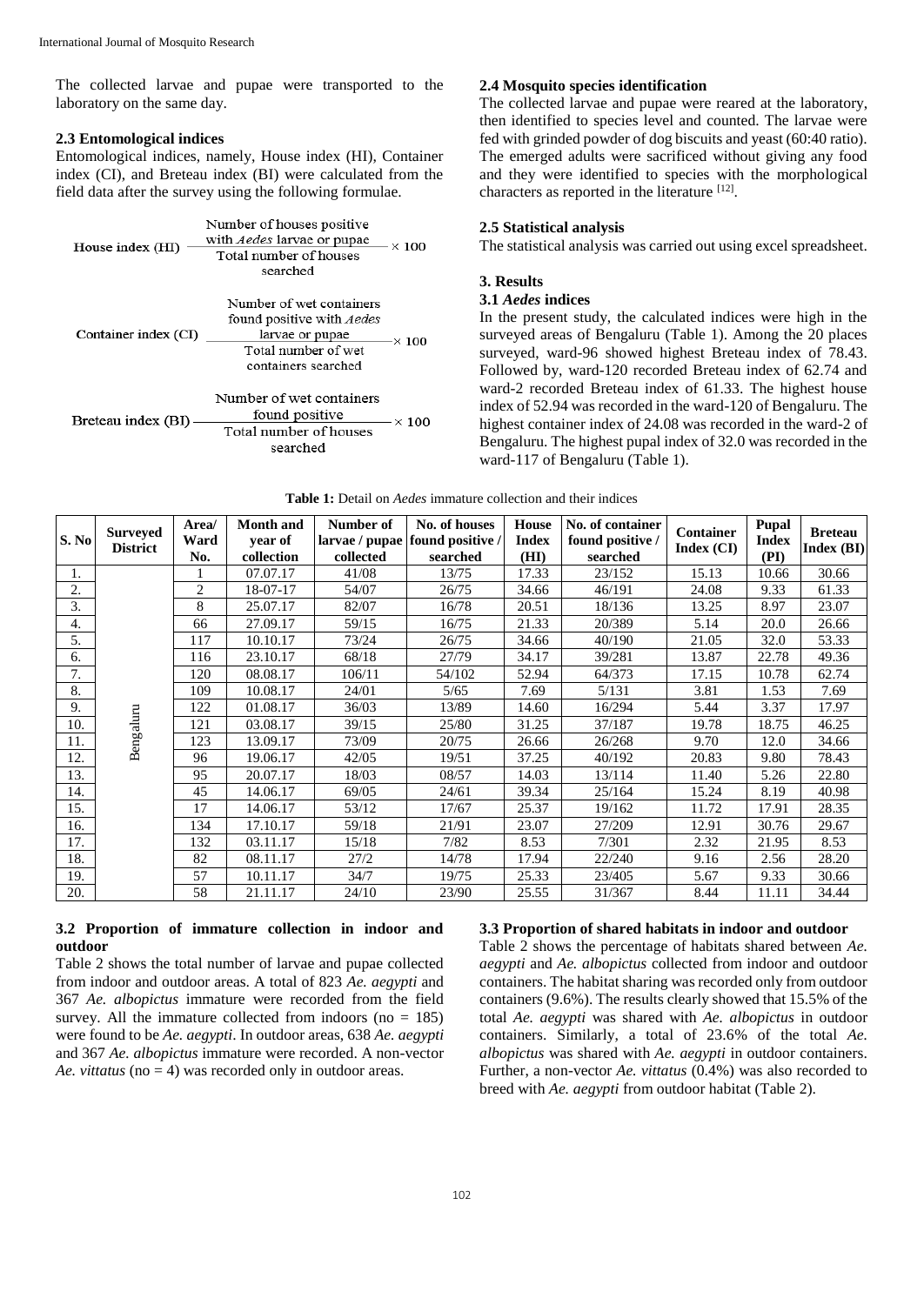|                                     | <b>Indoor</b>                           | <b>Outdoor</b> |                                         |               |  |
|-------------------------------------|-----------------------------------------|----------------|-----------------------------------------|---------------|--|
| Habitat                             | Total no. of larvae and pupae collected | $\frac{6}{9}$  | Total no. of larvae and pupae collected | $\frac{0}{0}$ |  |
| Ae. aegypti                         | 185                                     | 100            | 565                                     | 56.0          |  |
| Ae. albopictus                      |                                         |                | 336                                     | 33.3          |  |
| Both Aedes species shared           |                                         |                | 104 (Ae. aegypti-73; Ae. albopictus-31) | 10.3          |  |
| Ae. vittatus                        |                                         |                |                                         | 0.4           |  |
| Total                               | 185                                     |                | 1009                                    |               |  |
| % of Ae. aegypti shared habitats    | 0/185                                   |                | 104/669                                 | 15.5          |  |
| % of Ae. albopictus shared habitats | 0/0                                     |                | 104/440                                 | 23.6          |  |

**Table 2:** Shared habitats (*Ae. aegypti*–*Ae. albopictus*) in indoor and outdoor areas

### **3.4 Major breeding habitats**

In the present study, a total of 4746 wet containers were surveyed. Among them, 545 containers were found to be positive for *Aedes* breeding (table 3 and 4). The highest number of water holding container surveyed was uncovered drums and barrels (17.30%) and followed by flower pots (16.92%). The unused grinding stones accounted for 10.62% (Table 3). All the other type containers surveyed were accounted less (Table 3).

## **3.5 Types of shared breeding habitats**

The infestation and breeding preference ratio of *Ae. aegypti* and

*Ae. albopictus* are given in table 3 and 4. In the present study *Ae. albopictus* was recorded from Bengaluru South (ward-120 and 121) and Mahadevapura (ward-82) zones and found to share breeding habitat with *Ae. aegypti* (Tables 3 and 4). The tub flower pots and were found to be mixed breeding site for *Ae. aegypti* and *Ae. albopictus* during the present survey (Table 4). The mixed breeding of *Ae. aegypti* and *Ae. albopictus* was recorded from gardening areas. *Ae. albopictus* was also recorded from tree holes. Similarly, *Ae. vittatus* was found to share the habitat with *Ae. aegypti* in a cement cistern (Table 3).

| <b>Table 3:</b> Infestation and breeding preference ratio of <i>Aedes aegypti</i> |  |
|-----------------------------------------------------------------------------------|--|
|-----------------------------------------------------------------------------------|--|

|                                             | Number of containers surveyed with water |                                            |                               |                                                         |
|---------------------------------------------|------------------------------------------|--------------------------------------------|-------------------------------|---------------------------------------------------------|
| <b>Type of containers</b>                   | Examined Ratio $(x\%)$                   | With Ae. aegypti<br>larvae / pupae $(y\%)$ | Percentage<br><b>Positive</b> | <b>Breeding Preference</b><br>Ratio (BPR) $(y\% / x\%)$ |
| Tubs                                        | 271 (5.71)                               | 42 (7.88)                                  | 15.49                         | 1.38                                                    |
| <b>Tins</b>                                 | 94 (1.98)                                | 13 (2.44)                                  | 13.82                         | 1.23                                                    |
| flower pots (both plastic and earthen type) | 803 (16.92)                              | $103^* (19.32)$                            | 12.82                         | 1.14                                                    |
| Rubber tyres                                | 412 (8.68)                               | 28 (5.25)                                  | 6.79                          | 0.60                                                    |
| Unused grinding stones                      | 504 (10.62)                              | 73 (13.70)                                 | 14.48                         | 1.29                                                    |
| Uncovered drums/barrels                     | 821 (17.30)                              | 105 (19.70)                                | 12.78                         | 1.13                                                    |
| Tap pits                                    | 149 (3.14)                               | 18 (3.38)                                  | 12.08                         | 1.07                                                    |
| Ant traps                                   | 17(0.36)                                 | 02(0.38)                                   | 11.76                         | 1.05                                                    |
| Uncovered cement cisterns/tanks             | 242 (5.10)                               | $\overline{37}^{**}$ (6.94)                | 15.28                         | 1.36                                                    |
| paper cups                                  | 119(2.51)                                | 6(1.13)                                    | 5.04                          | 0.45                                                    |
| broken bottles                              | 33(0.69)                                 | 04(0.75)                                   | 12.12                         | 1.08                                                    |
| Fountains                                   | 16(0.34)                                 | 02(0.38)                                   | 12.5                          | 1.11                                                    |
| Overhead tanks                              | 210 (4.42)                               | 12(2.25)                                   | 5.71                          | 0.50                                                    |
| Bird pots                                   | 31(0.66)                                 | 03(0.56)                                   | 9.67                          | 0.84                                                    |
| Coconut shells                              | 138 (2.91)                               | 15(2.81)                                   | 10.86                         | 0.96                                                    |
| Scrap materials                             | 107(2.25)                                | 17(3.19)                                   | 15.88                         | 1.41                                                    |
| Solid wastes                                | 218 (4.59)                               | 24 (4.50)                                  | 11.01                         | 0.98                                                    |
| Fridge/Air cooler                           | 430 (9.06)                               | 19 (3.56)                                  | 4.41                          | 0.39                                                    |
| tree holes / bamboo sticks                  | 25(0.53)                                 | 01(0.19)                                   | 4.0                           | 0.35                                                    |
| Others                                      | 106(2.23)                                | 09(1.69)                                   | 8.49                          | 0.75                                                    |
| Total                                       | 4746                                     | 533                                        |                               |                                                         |

\* Among 103, four were shared with *Ae. albopictus*; \*\* Among 37, one were shared with *Ae. vittatus*

| Table 4: Infestation and breeding preference ratio of Aedes albopictus |  |  |  |
|------------------------------------------------------------------------|--|--|--|
|------------------------------------------------------------------------|--|--|--|

|                                             |                                                   | Number of containers surveyed with water      |                               | <b>Breeding Preference</b> |  |
|---------------------------------------------|---------------------------------------------------|-----------------------------------------------|-------------------------------|----------------------------|--|
| <b>Type of containers</b>                   | <b>Examined Ratio</b><br>$({\bf x}^{\bullet}/_0)$ | With Ae. albopictus<br>larvae / pupae $(y\%)$ | Percentage<br><b>Positive</b> | Ratio (BPR) $(y\% / x\%)$  |  |
| Tubs                                        | 271 (5.71)                                        | 1(8.33)                                       | 0.36                          | 1.45                       |  |
| Tins                                        | 94 (1.98)                                         |                                               |                               |                            |  |
| flower pots (both plastic and earthen type) | 803 (16.92)                                       | $10^* (83.33)$                                | 1.24                          | 4.92                       |  |
| Rubber tyres                                | 412 (8.68)                                        |                                               |                               |                            |  |
| Unused grinding stones                      | 504 (10.62)                                       |                                               |                               |                            |  |
| Uncovered drums/barrels                     | 821 (17.30)                                       |                                               |                               |                            |  |
| Tap pits                                    | 149 (3.14)                                        |                                               |                               |                            |  |
| Ant traps                                   | 17 (0.36)                                         |                                               |                               |                            |  |
| Uncovered cement cisterns/tanks             | 242(5.10)                                         |                                               |                               |                            |  |
| paper cups                                  | 119 (2.51)                                        |                                               |                               |                            |  |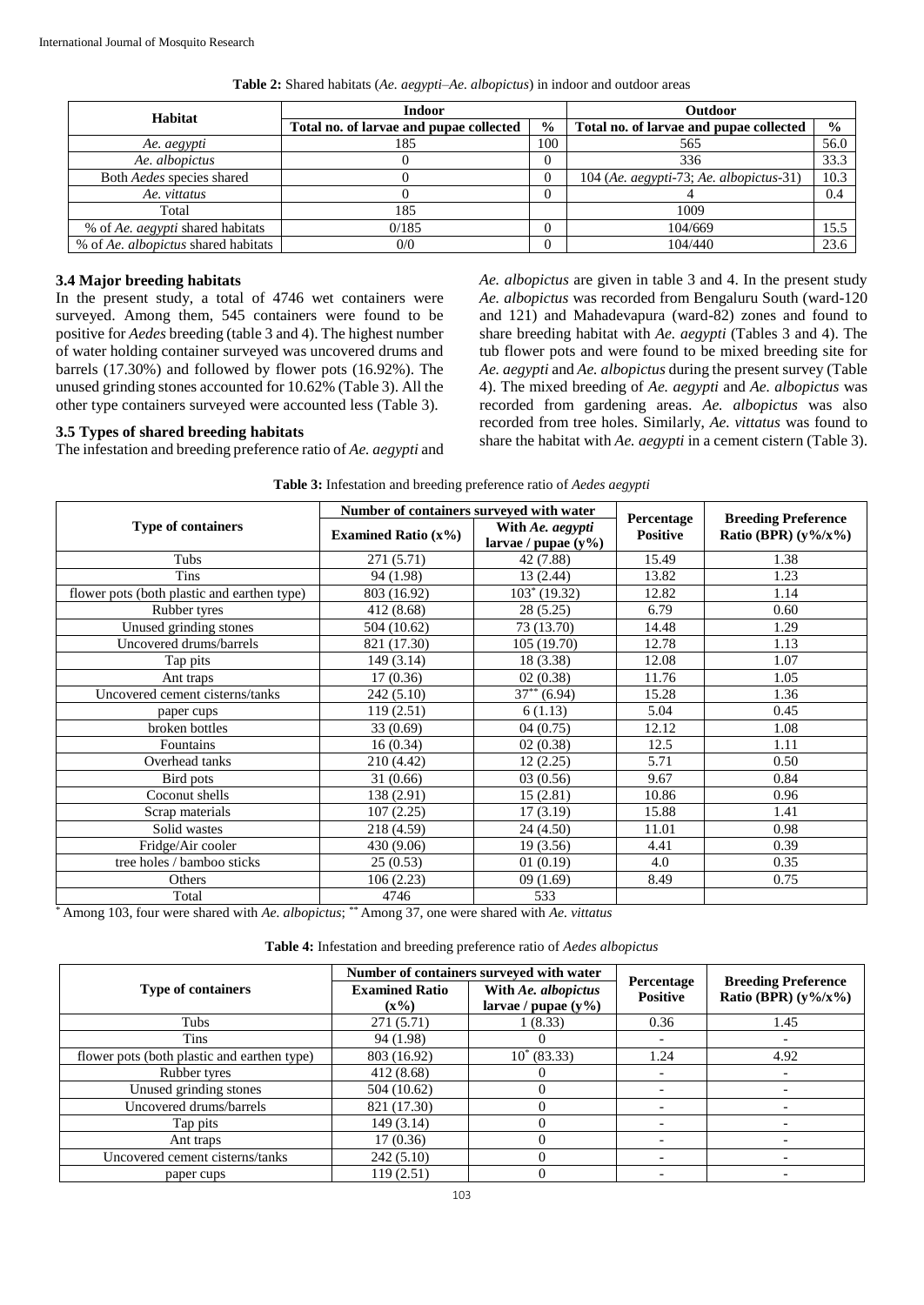| broken bottles             | 33(0.69)   |         |     |                          |
|----------------------------|------------|---------|-----|--------------------------|
| Fountains                  | 16(0.34)   |         |     |                          |
| Overhead tanks             | 210(4.42)  |         |     |                          |
| Bird pots                  | 31(0.66)   |         |     |                          |
| Coconut shells             | 138 (2.91) |         |     |                          |
| Scrap materials            | 107(2.25)  |         |     |                          |
| Solid wastes               | 218 (4.59) |         |     | $\overline{\phantom{0}}$ |
| Fridge/Air cooler          | 430 (9.06) |         |     |                          |
| tree holes / bamboo sticks | 25(0.53)   | 1(8.33) | 4.0 | 15.71                    |
| Others                     | 106(2.23)  |         |     | $\overline{\phantom{a}}$ |
| Total                      | 4746       |         |     |                          |
|                            |            |         |     |                          |

\* Among 10, four were shared with *Ae. aegypti*

### **4. Discussion**

Manmade containers are primary factors that contribute more *Aedes* breading habitats in both urban, rural areas and thus *Aedes* mosquito density increase every year. Unplanned urbanization and global warming are biggest threat and are associated factors in steady increase of *Ae. aegypti* and *Ae. albopictus* mosquitoes.

In the present study, *Aedes aegypti* was more abundant than *Aedes albopictus* in all the surveyed areas. Most of the water storing drums and barrels were not properly closed and cleaned by the owner of the house. Further, *Aedes aegypti* larvae and pupae were found to be infested with indoor and outdoor domestic containers. *Aedes albopictus* larvae and pupae were collected only from outdoor flower pots, tub and tree hole in the garden area (Table 4). Similar to our result, *Ae. albopictus*  was reported to oviposit preferably in outdoor manmade containers that contain a high amount of organic debris while *Ae. aegypti* was observed to prefer to oviposit in and around human dwelling <sup>[13]</sup>. Further, we recorded 15.5% and 23.6% shared breeding habitats of *Ae. aegypti* and *Ae. albopictus*, respectively from outdoor containers (Table 2). Our finding corroborates with the earlier report of Thangamathi et al. [14], who reported that, the *Ae. aegypti* and *Ae. albopictus* breeds in the same sites with regard to pH, turbidity, chloride phosphate and alkalinity levels.

The calculated indices are high as this reflects the abundance of *Aedes* mosquito in surveyed area (table 1). The highest number of positive containers for *Aedes* larvae was recorded from ward-2. Recently, Madzlan *et al*. [15] reported that the abundance of *Aedes* mosquito may lead to higher dengue virus transmission and decrease the quality of life in the particular area.

In general, immature surveillance and indices reflects the abundance of *Aedes* in a particular locality. Further, it is a primary step in vector surveillance under vector borne disease control programme. The present study revealed the presence of *Aedes* vectors, their abundance, distribution, breeding habitats, breeding preference ratio and level of mixed breeding. Thus, routine *Aedes* surveillance would enable to identify high risk areas and thereby to initiate source reduction and other suitable vector control measures.

## **5. Conclusion**

The present entomological survey recorded the presence of dengue vectors *Ae. aegypti* and *Ae. albopictus* in Bengaluru city. *Ae. albopictus* was recorded for the first time from Bengaluru city to the best of our knowledge. Our study revealed that *Ae. aegypti* infestation and density was very high than *Aedes albopictus* in all the surveyed areas of Bengaluru city. In addition, the status of mixed breeding was also

revealed. This baseline data will be helpful for the control of the dengue vector mosquitoes.

## **6. References**

- 1. Gubler DJ. Epidemic dengue/dengue hemorrhagic fever as a public health, social and economic problem in the 21st century. Trends Microbiol. 2002; 10(2):100-103.
- 2. Gubler DJ. The global emergence/resurgence of arboviral diseases as public health problems. Arch. Med. Res. 2002; 33(4):330-342.
- 3. Murray ANE, Quam MB, Wilder-Smith A. Epidemiology of dengue: past, present and future prospects. Clin. Epidemiol. 2013; 5:299-309.
- 4. Gubler DJ. Dengue, Urbanization and Globalization: The Unholy Trinity of the 21(st) Century. Trop. Med. Health. 2011; 39(4):3-11.
- 5. WHO. Global Strategy for Dengue Prevention and Control, 2012–2020. Geneva: World Health Organization Press, 2012.
- 6. WHO. TDR Global Alert and Repsonse Dengue/Dengue Haemorrhagic Fever, Geneva: World Health Organization, 2013.
- 7. Vanek MJ, Shoo B, Mtasiwa D, Kiama M, Lindsay SW, Fillinger U, *et al*. Community based surveillance of malaria vector larval habitats: a baseline study in urban Dar es Salaam, Tanzania. Biomedical Central Public Health. 2006; 6:15.
- 8. Jansen, CC, Beebe NW. The dengue vector *Aedes aegypti*: What comes next. Microbes Infect. 2010; 12:272-279.
- 9. Soman RS. Studies on *Aedes aegypti* in Bangalore city. Indian J Med. Res. 1977; 65(1):8-16.
- 10. Balakrishnan N, Katyal R, Mittal V, Chauhan LS. Prevalence of *Aedes aegypti* - The vector of Dengue/ Chikungunya fevers in Bangalore City, Urban and Kolar districts of Karnataka state. J Commun. Dis. 2015; 47(4):19-23.
- 11. Rao RT, Trpis M, Gillett JD, Teesdale C, Tonn RJ. Breeding places and seasonal incidence of *Aedes aegypti*, as assessed by the single-larva survey method. Bull. World Health Organization. 1973; 48:615-622.
- 12. Rueda LM. Pictorial keys for the identification of mosquitoes (Diptera: Culicidae) associated with Dengue Virus Transmission. Zoo Taxa. 2004; 589(1):1-60.
- 13. Nazri CD, Abu HA, Rodziah I. Habitat characterization of *Aedes* sp. breeding in urban hotspot area. Proc. Soc. Behav. Sci. 2013; 85:100-109.
- 14. Thangamathi P, Ananth S, Kala N, Maheshwari R, Gnanasoundrai A, Nagamani N. Seasonal variations and physicochemical characteristics of the habitats in relation to the density of dengue vector *Aedes aegypti* in

104